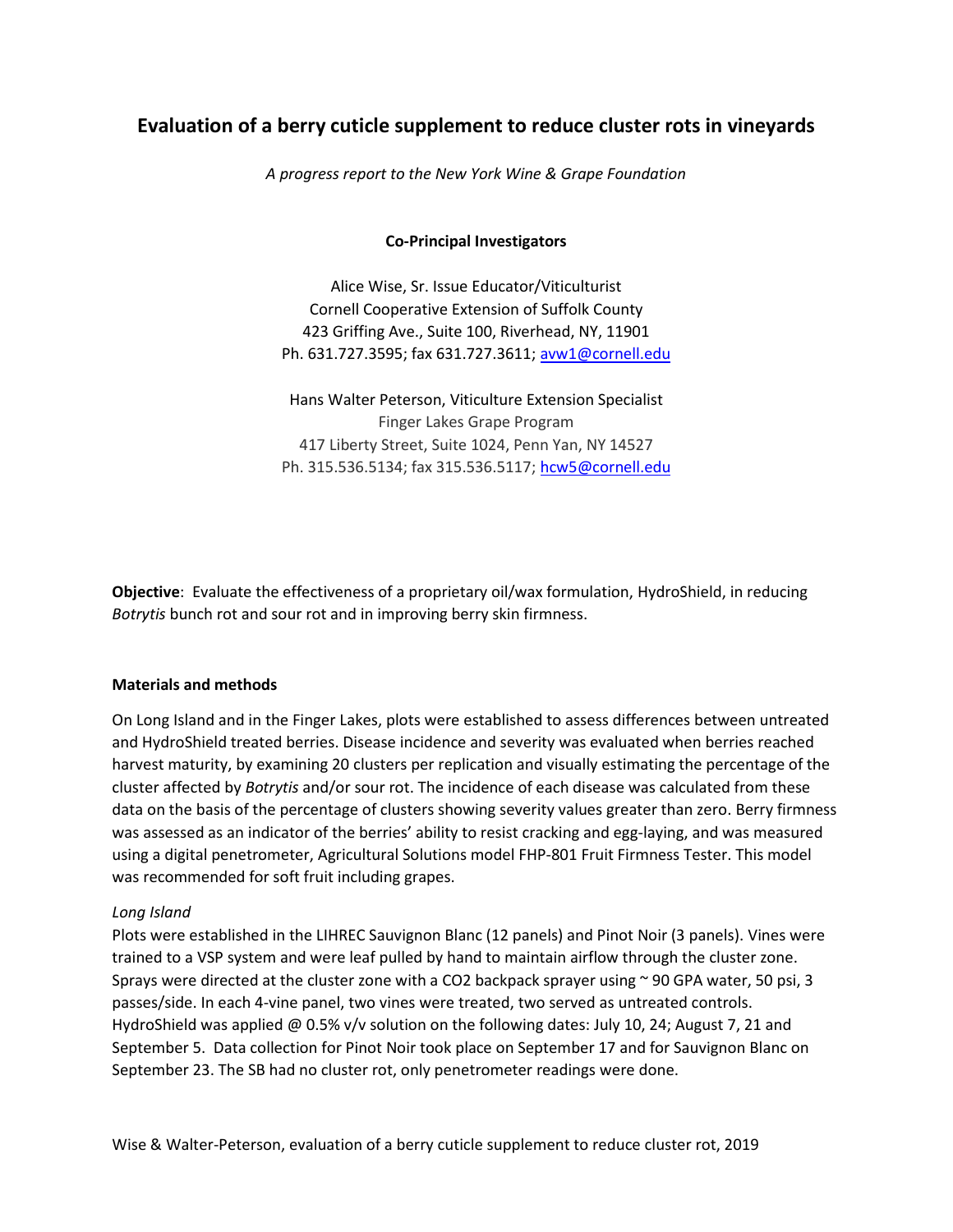## *Finger Lakes*

Plots were established at the FLGP's Teaching & Demonstration Vineyard on Seneca Lake. The trial was conducted on Riesling, a cultivar known for its susceptibility to cluster rots. Vines were trained using a VSP system, and had leaves pulled from the fruit zone to mimic commercial practices. We alternated sprayed and unsprayed panels in each cultivar, with four replicates for each treatment, and collected data from two interior vines within each panel. The amount of material and was identical to those used in Long Island, as described above. HydroShield was applied six times during the growing season, beginning when berries were pea-sized in early July and every 14 days thereafter until early September, just after veraison.

## **Results - Long Island**

Cluster rot did not appear to be significantly different in treated and untreated plots with the exception of *Botrytis* in Pinot Noir. It was evident in untreated plots and totally absent from HydroShield plots.

|                 | Untreated |          | HydroShield |          |
|-----------------|-----------|----------|-------------|----------|
|                 | Incidence | Severity | Incidence   | Severity |
| Shrivel         | 90.5      | 14.8     | 95.1        | 14.1     |
| Sour rot        | 23.0      | 5.0      | 46.3        |          |
| <b>Botrytis</b> |           | 10.8     |             |          |

*Table 1. Cluster rot, LIHREC Pinot Noir, Sept. 17, 2019*

In both locations, berries were tasted by several people. This was done as a blind tasting so that tasters could not see the berries as HydroShield treated berries also had a shinier appearance. Tasters were able to accurately identify HydroShield treated berries as they had a much tougher skin.

Penetrometer readings were very time intensive. We attempted to minimize variability by having a rigorous berry sampling scheme (5 berries/cluster, 10 clusters/plot, all from the exposed eastern side of the cluster, all taken by the same person). We also had the same person conduct all the penetrometer readings. Results were inconclusive, due primarily to the poor performance of this particular unit. If berries had the slightest tear by the attachment point to pedicel, the tip of the penetrometer tended to smash the whole berry rather than just penetrate the skin. It was also evident that, upon penetrating the berry, the force of the downward pressure caused the tip of the penetrometer to hit the solid surface below. It is therefore possible that the reading was derived from this rather than the skin firmness. Also, the unit stated the readings would range from 0.5-5.0 kg/cm<sup>2</sup>. A number of the readings were >6.0.

| Panel | Control | <b>HS</b> treated |
|-------|---------|-------------------|
|       | 4.74    | 5.23              |
|       | 5.23    | 5.00              |
|       | 5.04    | 5.06              |

Units –  $kg/cm<sup>2</sup>$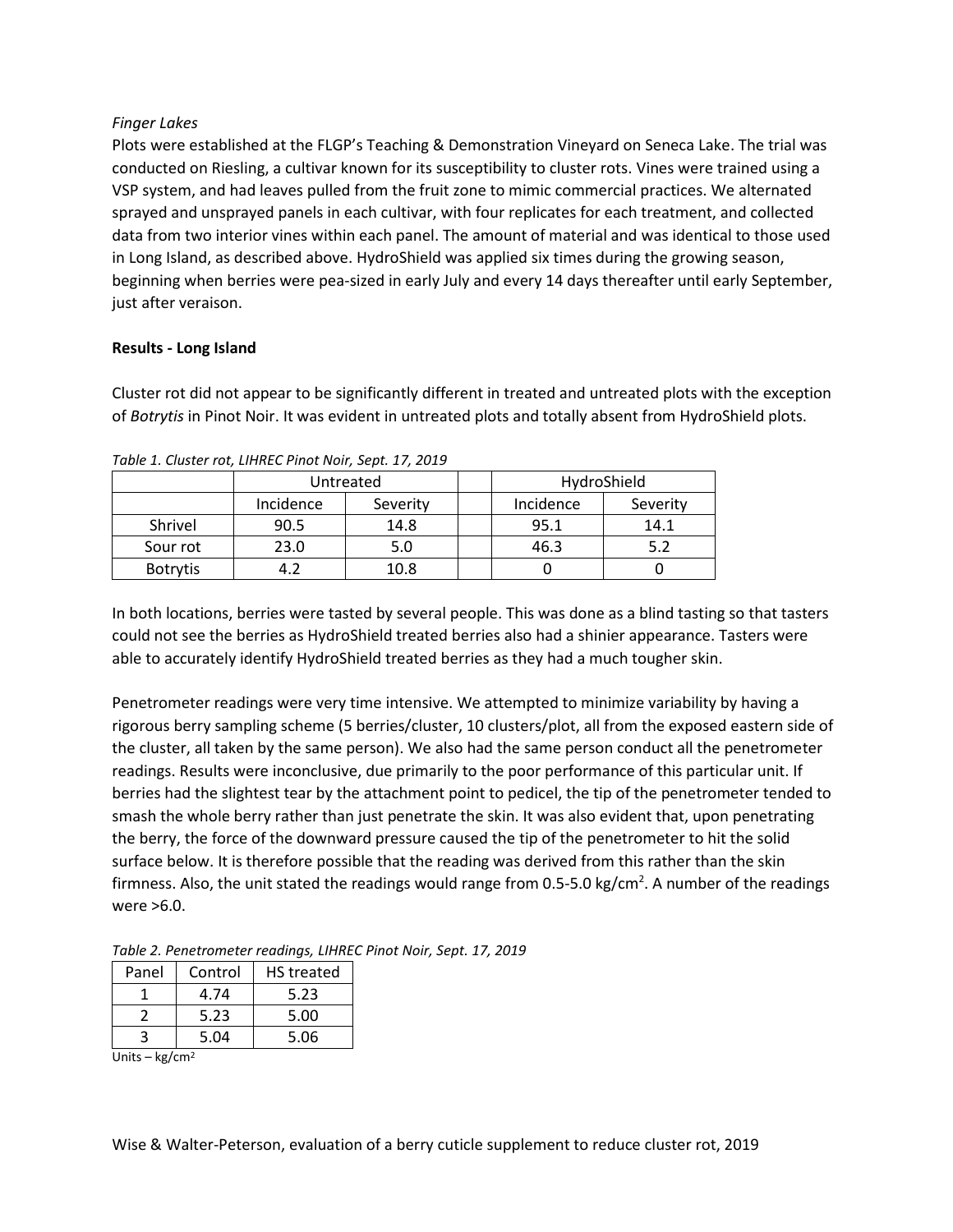|       | Clone 376 |                   | Clone 530 |            |
|-------|-----------|-------------------|-----------|------------|
| Panel | Control   | <b>HS</b> treated | Control   | HS treated |
|       | 4.94      | 4.73              | 5.15      | 4.87       |
|       | 4.85      | 4.62              | 5.01      | 4.61       |
|       | 4.62      | 4.72              | 4.96      | 4.71       |

*Table 3. Penetrometer readings, LIHREC Sauvignon Blanc, Sept. 23, 2019*

Units –  $kg/cm<sup>2</sup>$ 

#### **Results – Finger Lakes**

We did not see any significant differences in cluster rot incidence or severity between the vines treated with HydroShield and the control (Table 1). In contrast to the 2018 season, there was very little sour rot development in Finger Lakes vineyards in 2019. As a result, virtually all of the rots that were found in both treatments were caused by *Botrytis* infections, with no indications of any significant sour rot (lack of vinegar odor or fruit fly activity) in the trial vines.

*Table 1. Cluster rot incidence and severity in Riesling*

|             | Incidence | <b>Severity</b> |
|-------------|-----------|-----------------|
| Control     | 61.3      | 17.4            |
| HydroShield | 57.0      | 11.8            |

Penetrometer data was collected on 4 randomly selected berries from each of 10 clusters from each experimental unit. We used the same penetrometer unit as that used in Long Island, however we modified it by gluing a small nail to the tip of the unit, which reduced the number of smashed berries in our sampling. We did not find any significant difference between skin firmness as measured by our penetrometer (Table 2), however there was a distinct difference (not measured) between the treated and untreated fruit in skin texture when the fruit was chewed in the mouth.

| Panel          | Control | <b>Treatment</b> |
|----------------|---------|------------------|
|                | 8.90    | 10.17            |
| $\mathfrak{p}$ | 9.73    | 10.85            |
| 3              | 9.70    | 9.90             |
|                | 10.99   | 9.51             |
| <b>Mean</b>    | 9.83    | 10.11            |
| S.D.           | 0.86    | 0.57             |

*Table 2. Penetrometer readings – Riesling; October 24, 2019*

Units: Newtons

## **Conclusion**

In 2019, we measured a reduction in Botrytis infection incidence and severity in Pinot noir fruit on Long Island. We could not measure differences in skin firmness in any of the cultivars using penetrometers, however we did note that berry skins from clusters treated with HydroShield were significantly tougher when chewed in the mouth. The trial this year was influenced to some extent by the low disease